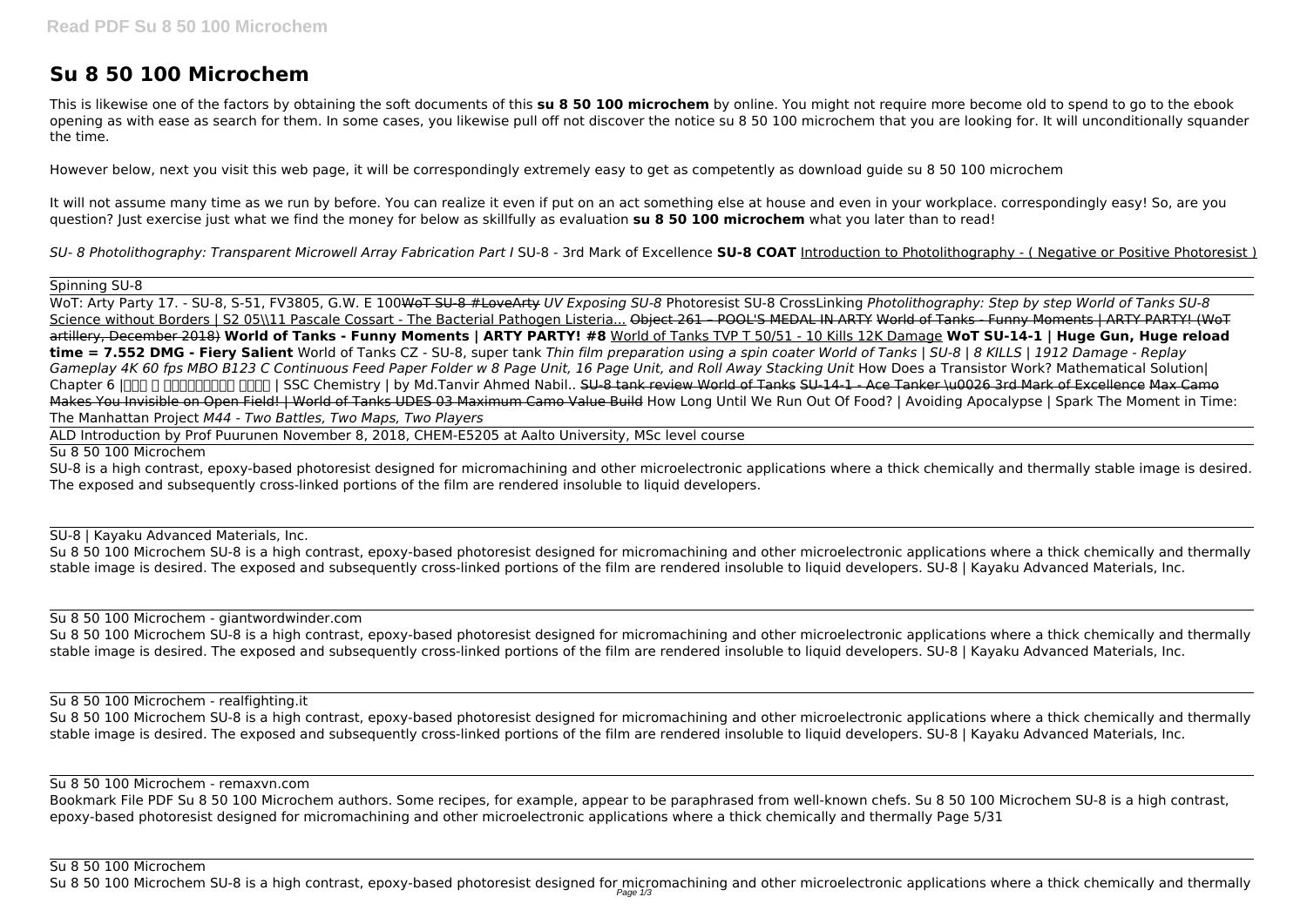stable image is desired. The exposed and subsequently cross-linked portions of the film are rendered insoluble to liquid developers. SU-8 | Kayaku Advanced Materials, Inc.

SU 8 Information Provides information on how to use SU 8 to create desired thicknesses. SU-8 Spin Speed Calculator Selects a SU-8 type and calculates RPM for a given thickness. Suppliers: The solution based SU-8 can be obtained from Microchem or Gersteltec ; the SUEX dry sheets are obtained from DJ Microlaminates, formerly known as DJ Devcorp

Su 8 50 100 Microchem - ufrj2.consudata.com.br Bookmark File PDF Su 8 50 100 Microchem appear to be paraphrased from well-known chefs. Su 8 50 100 Microchem SU-8 is a high contrast, epoxy-based photoresist designed for micromachining and other microelectronic applications where a thick chemically and thermally stable image is desired. The exposed Page 5/30

From the SU-8 datasheets (Microchem): SU-8 has good mechanical properties, therefore hard bakes are normally not required. For applications where the imaged resist is to be left as part of the final device, the resist may be ramp/step hard baked between 150-200°C on a hot plate or in a convection oven to further cross link the material. Bake times

### Su 8 50 100 Microchem - cradle-productions.be

SU-8 Photoresist Processing - School of Engineering Download Su 8 50 100 Microchem Su 8 50 100 Microchem Eventually, you will completely discover a supplementary experience and finishing by spending more cash. nevertheless when? complete you understand that you require to get those all needs in the manner of having significantly cash? Why don't you Page 1/8

SU-8 photoresist - Wikipedia

SU-8 3000 has been formulated for improved adhesion and reduced coating stress. It is being used where high bond strength and improved flexibility for microstructure fabrication is desired. As a result, adhesion to the substrate is greatly improved.

Preparation of a micropatterned rigid uc irvine su 8 developer multi variable height **THAT ASS** 45 Asiance Microchem Nippon Kayaku Photoresists Teltec Asia<sup>n</sup>nicrochem Su 8 Developer显影液显影剂光刻胶 深圳市南思科技Su 8 50 100 Sheet MicrochemLamination Station Dry Film […]

When SU-8 is exposed to UV light its molecular chains cross-link, causing the SU-8 to solidify. SU-8 is highly transparent in the ultraviolet range. This allows for the fabrication of relatively thick (hundreds of micrometers) structures with nearly vertical side walls. Two companies have licenses from IBM to sell SU-8: MicroChem and Gersteltec.

## Su 8 50 100 Microchem - gotnd.vkoudo.whatisanadrol.co

Kayaku Advanced Materials (previously MicroChem Inc and Microlithography Chemical Corp.), 200 Flanders Road, Westborough, MA 01581 USA, Tel: +1 617-965-5511 under the name SU-8 ### with different viscosities (SU-8 5; SU-8 10; SU-8 25; SU-8 50; SU-8 100), the SU8-2000 ### where the standard GBL solvent is replaced by cyclopentanone and has ...

### MEMScyclopedia - free MEMS encyclopedia

SU-8 3000 for microstructure fabrication | Kayaku Advanced ...

Su 8 50 100 Microchem - waters.myprota.me SU-8 is optically transparent at 632.8 nm as well as at the telecommunications wavelengths of 1330 nm and 1550 nm. SU-8 is therefore a suitable material for optical waveguides.

## Su 8 50 100 Microchem - vitaliti.integ.ro

Su 8 Developer Microchem - The Best Developer Images